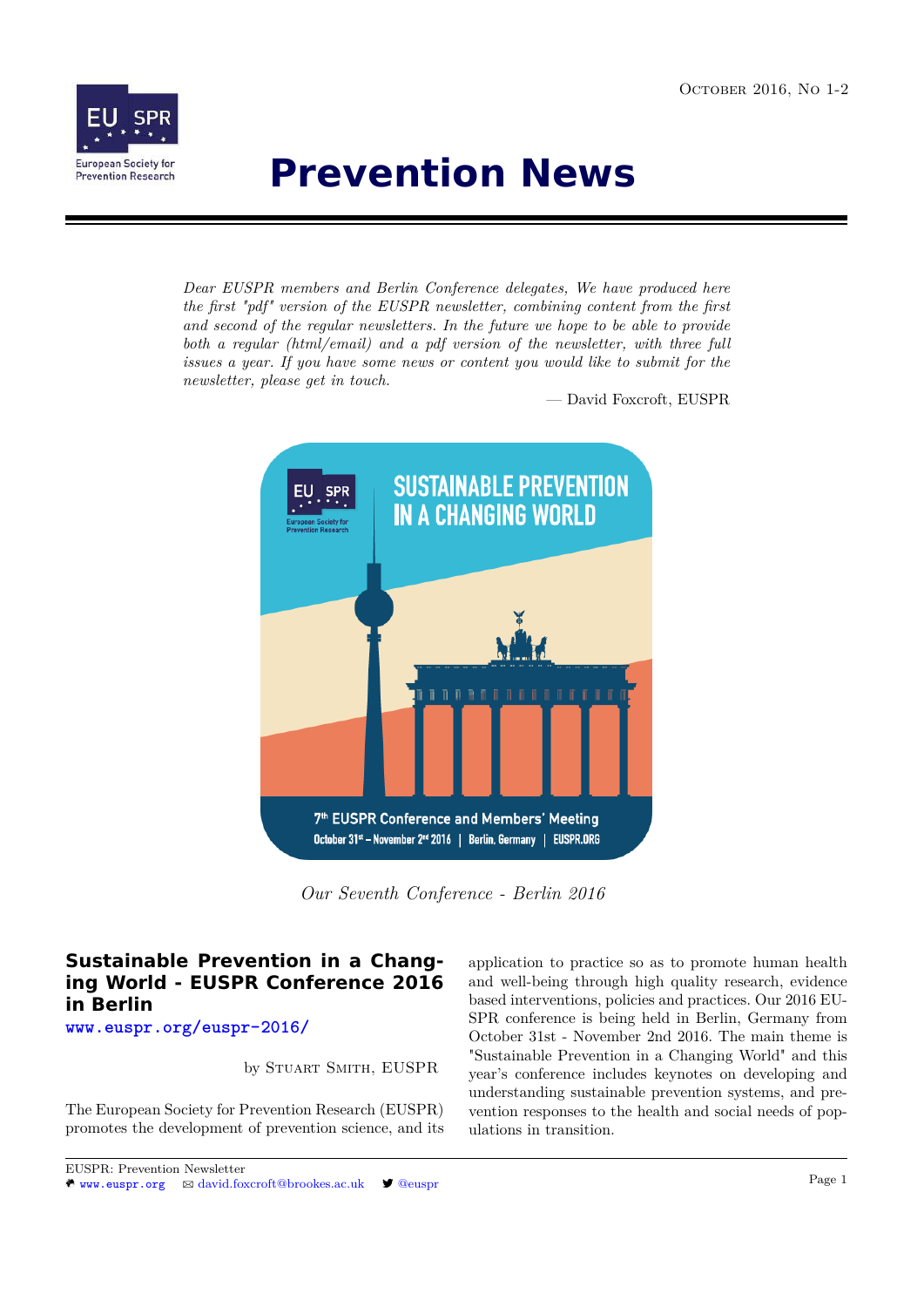# **Overview of German Prevention Research Networks**



by HAJO ZEEB, LEIBNIZ INSTITUTE FOR PREVENTION Researchand Epidemiology

The German Ministry for Education and Research BMBF is currently funding seven larger prevention research networks that were positively evaluated in a competitive call in 2014. The networks usually comprise of research and implementation partners, and are geographically spread all over Germany. A joint umbrella project to support collaboration across networks is likely to be launched in 2017. These projects are probably the largest currently funded prevention projects in Germany, and will continue (given a positive mid-term evaluation) up to 2020.

### PartKommPlus

– Coordinator: Catholic University of Applied Sciences, Berlin

The research consortium PartKommPlus is led by the German Network for Participatory Health Research (PartNet). It will investigate the factors determining the successful implementation and maintenance of integrated municipal strategies for health promotion (IMS) and how to engage a wide range of stakeholders, particularly vulnerable communities, in such strategies. According to the standards of Participatory Health Research (PHR), the work of the consortium will be conducted as a partnership between academic researchers, practitioners, vulnerable communities, and decision makers. Based on eight case studies conducted within five subprojects, the knowledge gained will be transferred throughout the country by way of the Coalition for Health Equity and Inforo Online, two national structures supporting IMS. The case studies were selected to represent a broad range of vulnerable communities, IMS approaches, municipal structures, and geographical regions. The knowledge produced will address such issues as governance, the identification of different models for IMS (including the relative effectiveness of each model), and ways of generating and applying health surveillance data to support the process of establishing IMS. In addition to this contribution to developing structures for comprehensive health promotion in Germany, PartKommPlus will generate knowledge on how to conduct PHR in German contexts. This will include addressing issues of methodology, validity, and design. In this way the German scientific and practice communities in the area of health promotion will make a contribution to the international discussion on the emergent science of PHR in partnership with the International Collaboration for Participatory Health Research (ICPHR).

### CAPITAL4HEALTH

– Coordinator: Friedrich Alexander University Erlangen-Nurnberg

The CAPITAL4HEALTH consortium aims use an interactive knowledge-to-action approach to develop and investigate capabilities for active lifestyles among different target groups, capabilities of different professional groups, and structural capacities at the organizational and systems level. CAPITAL4HEALTH is a regionally based, transdisciplinary consortium comprising research institutions (university and non-university-based, national and international), policy and practice partners. An innovative interactive framework and methodology on knowledge-to-action will be used to "blur the boundaries" between research, policy and public health practice and to establish sustainable cross-sector alliances for active lifestyle promotion at the local and regional level.

Five empirical sub-projects will develop, implement and evaluate interventions to enhance capabilities for the promotion of active lifestyles. The sub-projects cover different age groups across the lifespan (children, adolescents/apprentices, male adults and senior citizens). They also focus on relevant "multipliers", i.e. professional target groups (such as educational staff at child care centers, P.E. teachers, vocational trainers, communitybased health promotion providers, and medical staff). They aim to reach target groups in a variety of settings (such as child care centers, schools, companies, communities, residential homes). Two cross-cutting sub-projects on (a) concepts and methods of capability development and interactive knowledge-to-action and (b) evaluation of capability development processes and effects will contribute to health promotion research by building theory, enhancing methodology, conducting comparative analyses across settings, and developing innovative evaluation methods, including tools for health economic assessment.

### CombaNetCHP

– Coordinator: Katalyse Institute, Cologne

The central issues addressed by the CombaNetCHP re-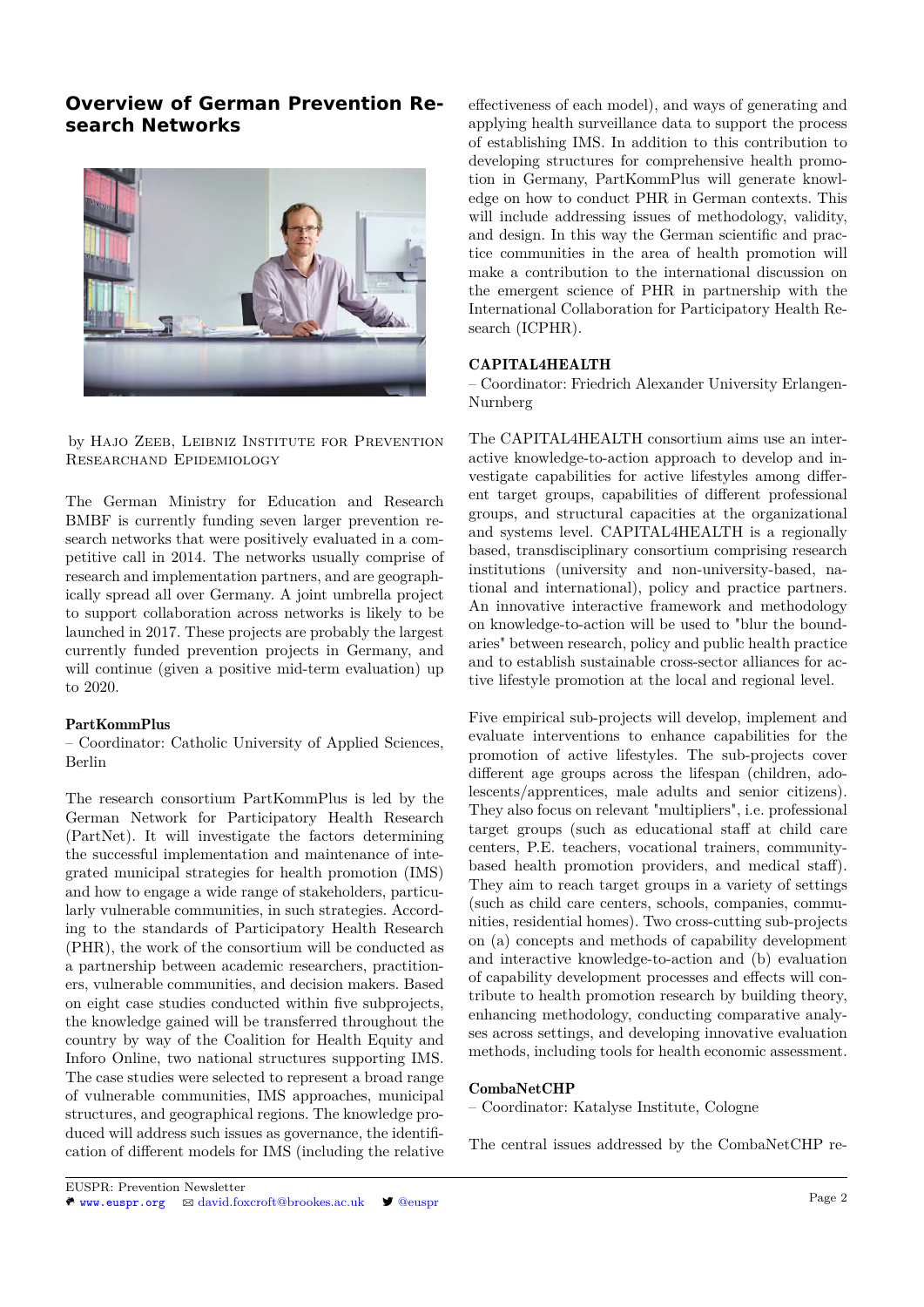search consortium are integrated community-based approaches for children's health promotion through networked, life course-oriented actions and their interrelation with children's health with focus on vulnerable target groups. The research consortium takes these multidimensional approaches into account through an interdisciplinary and transdisciplinary study design in five sub-projects. Three sub-projects investigate different dimensions of health (physical health and activity; mental health / resilience and nutrition) in children from three different cohort groups of age: 4 to 5 years old (kindergarten), 6 to 7 years old (grade 1) and 8 to 9 years old (grade 3). The fourth sub-project evaluates health at school entrance examination and its correlation with prevention utilization. The last sub-project investigates how specialized online communities may support public health professionals in their tasks. The research consortium jointly develops methodological approaches as well as adequate monitoring and evaluation tools and integrates the research results.

### Expected Outcomes:

- Recommendations for target group-oriented community-based actions for health promotion and health equity, taking into account relevant interfaces and transitions (e.g. kindergarten / primary school).
- Products are a practice guide, an adapted social network website to support communities in efficient and target group-oriented planning and implementation of prevention networks as well as basic and further training modules. The research project thus makes an important contribution to quality development of life course-oriented, community-based networks for health promotion.

# HLCA Consortium

– Coordinator: University of Bielefeld

Health literacy has demonstrated high relevance for health promotion and primary prevention. Most research findings, however, refer to adults. The consortium aims to research health literacy in childhood and adolescence by developing, adjusting, implementing, and evaluating theoretical, conceptual, and methodological health literacy approaches related to children and adolescents. Comprising of ten projects, the HLCA Consortium aims to target not only children and adolescents, but also adults and systems with impact on child development.

Expected outcomes:

- Increased evidence on the impact of health literacy on health promotion and primary prevention in childhood and adolescence.
- Improved understanding of the causal pathways linking environmental factors with individual disposi-

tions, health behaviors / outcomes, especially in context of disadvantaged populations, health inequalities and health equity.

- Theoretical models, methods and data on health literacy in children and adolescents.
- Availability of health literacy education / training programs.
- Improved knowledge base of professionals dealing with children / adolescents in Public Health, Education, Social Work.
- Knowledge about needs of children at risk, their families, healthcare providers, social services and schools for mental health literacy. Improved understanding of barriers in access to health promotion / primary prevention.
- Implemented mental health literacy programs in teacher training.
- Evidence on the impact of a primary preventive intervention on media use in middle childhood, knowledge about needs of adolescents on eHealth services and the impact of health inequalities on the use of eHealth information in adolescents.
- Translational research, inter-sectoral collaboration, and policy and practice recommendations.
- Synthesis of findings and health economic evaluation.

# TRISEARCH

– Coordinator: German Sports University Cologne

There is a research gap in the field of evidence-based health promotion. Furthermore, the importance of health literacy as a core competence for maintaining one's health is already ascertained. Since chronic diseases constitute the main cause of mortality and morbidity in the EU and around 50% of male and female workers report on having one or more chronic diseases, workplace as a setting presents a promising approach. TRISEARCH tracks the interface of health literacy and workplace as a setting to develop evidence-based interventions targeting health literacy at the workplace. TRISEARCH's four supplementary sub-projects will use the theoretical construct of health literacy and apply it to several organisational settings of an individual's working lifespan. Additionally, three cross-cutting issues, each embedded in the sub-projects, contribute to TRISEARCH as a whole by encountering the array of evidence based health promotion.

Cross-cutting issues comprise the following: evidence development, health economics and also physical activity which is considered a major risk factor for chronic diseases. In regard of the central research question, TRISEARCH develops recommendations for evidence based interventions targeting health literacy at the workplace. Primary aims elaborated concern the level of health literacy of chosen samples (sub-project 1-3: apprentices, employees with work-related risk factors, man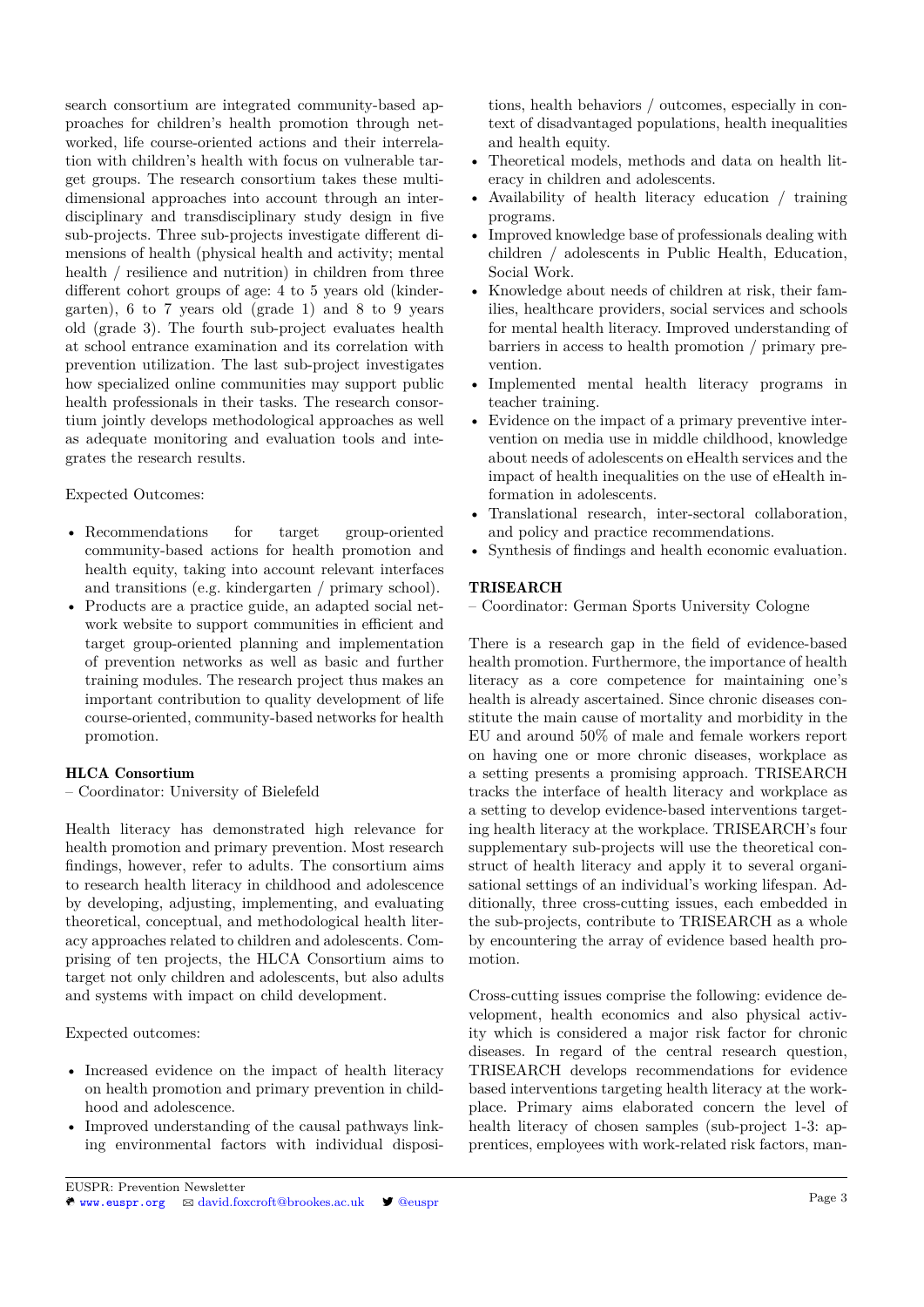agement) and organisational processes (sub-project 4) (primary aim  $#1$ ). Additionally, efficacy and effectiveness of target group specific interventions are evaluated (primary aim  $#2$ ) in regard to efficiency (primary aim #3). Cross cutting issues also ensure the structural collaboration of TRISEARCH in a long term perspective. To implement evidence-based health promotion in the future, TRISEARCH aims at transferring knowledge, results and structures to further settings and topics in a long term perspective.

### SMARTACT

– Coordinator: University of Konstanz

The main goal of SMARTACT is to promote healthy eating behaviors and physical activity by developing and empirically testing an open-access toolbox encompassing interventions based on mobile technologies (smartphones, body monitoring). Mobile tools enable effective, large scale primary prevention programs by facilitating immediate interventions "in the moment". They are therefore a means for providing tailored individual realtime information, encouragement, and support to a large number of individuals adopting new health behaviors.

The interdisciplinary SMARTACT consortium consists of two interconnected thematic areas (SMARTFOOD, SMARTMOVE) and two methodological areas (SMART-MOBILITY, SMARTECONOMICS) as well as an overarching management structure. Interventions will be designed using mobile technology based on 'what people do' (behavioral pattern), 'why people do what they do' (psychosocial and contextual triggers of behavior), and 'when people do what they do' (timing of behavior and triggers). Different mobile interventions will be developed, adapted to different behaviors (eating, physical activity), triggers (motives, emotions, stress), and contexts (family, workplace) as stand-alone modules which can be combined by users and researchers according to individual needs and specific intervention goals. Mobile intervention modules will be developed based on cognitive-behavioral principles from psychology and sport science combined with gamification and persuasive technology principles from computer and information science. Intervention effectiveness will be also evaluated from a health economics perspective.

#### AEQUIPA

– Coordinator: Leibniz-Institute for Prevention Research and Epidemiology - BIPS, Bremen

AEQUIPA is a regional prevention research network in North-West Germany comprising five universities and two research institutes, as well as other community partners. The network's core themes are physical activity as a key contributor to healthy ageing, and health equity aspects of the different physical activity interventions under investigation. AEQUIPA will employ theory-based empirical research to develop, implement and evaluate relevant interventions in a primary prevention context. With five subprojects, AEQUIPA aims to strengthen the evidence base for preventive physical activity in the context of healthy ageing, yielding new insights into environmental, social-contextual and individual conditions for persons aged 65+ to engage in physical activity.

Furthermore, the network aims to develop new approaches for understanding and monitoring the impact of physical activity preventive interventions on health equity, and to investigate the role of new technologies in supporting physical activity in the target group of older adults. To support sustainability of interventions within the region, the network aims to establish an integrated approach of urban planning and public health to promote physical activity for mobility. Joint measures of the consortium include a graduate program for doctoral students and a methods project on equity and gender issues interacting with all sub-projects. Overall, the proposed research network is focused on European and national health targets, and integrates an interdisciplinary group of scientists in a sustainable regional collaboration.

# **Landespräventionsrat Niedersachsen (LPR) / Crime Prevention Council of Lower Saxony (CPC)**

**<www.lpr.niedersachsen.de>**



by Frederick Groeger-Roth, Crime Prevention Council of Lower Saxony

In Germany, crime prevention is seen as the responsibility of all three levels of government (Federal, State and Municipal). Due to the constitutional principle of subsidiarity, the role of non-governmental organisations and local communities has precedence over activities at the state or federal level. To coordinate these efforts, crime prevention councils have been established in many municipalities and most of the 16 states. State crime preven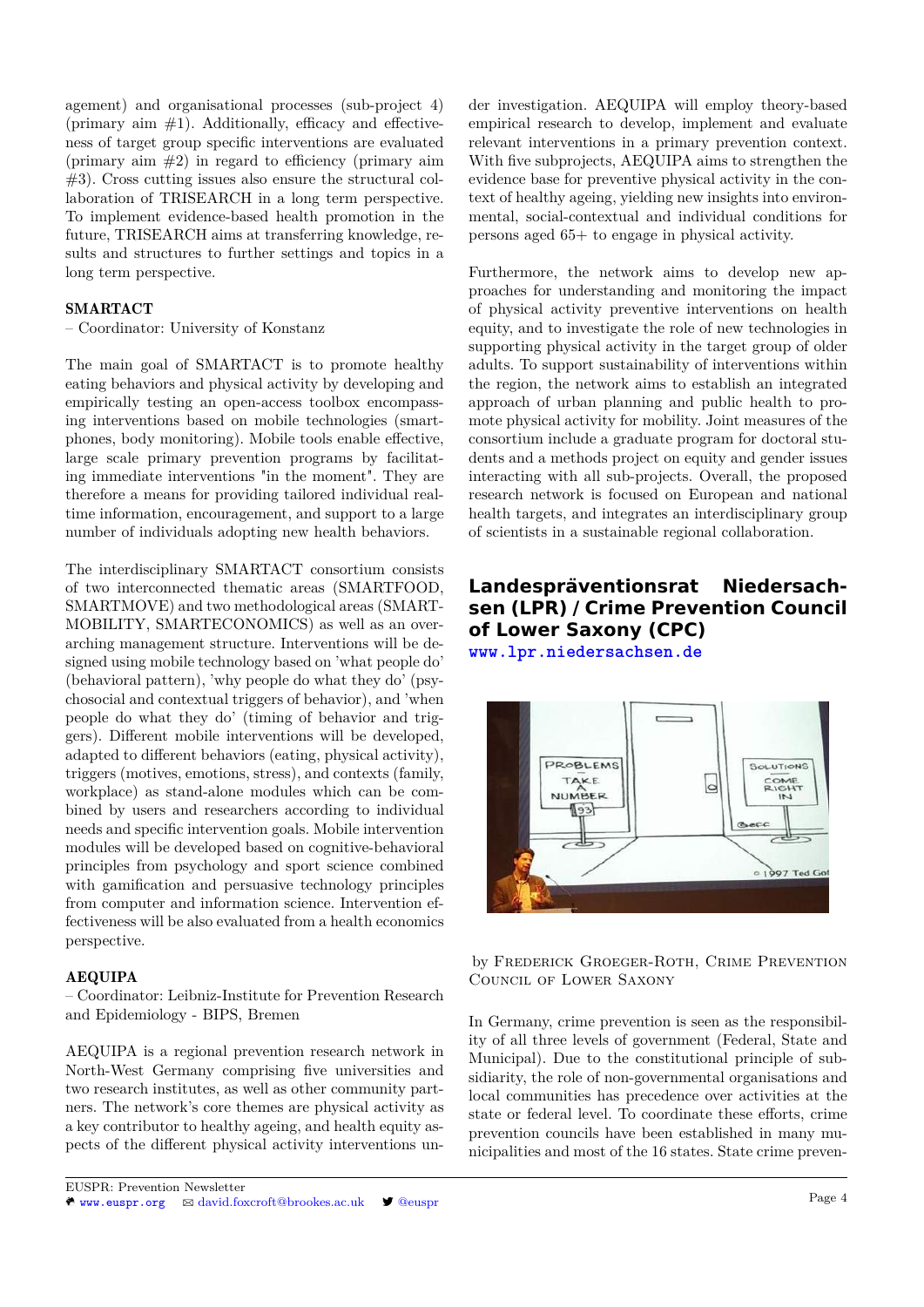tion councils support and advise local crime prevention bodies and networks, disseminate scientific findings and practical experience concerning crime prevention, analyse crime trends and advise the government on issues of crime policy and interdepartmental cooperation in this field. Though, the specific tasks, responsibilities and resources of the respective state crime prevention bodies are very diverse.

In the State of Lower Saxony with the founding of the Crime Prevention Council (CPC) in 1995, such a forum for common efforts to prevent crime and increase the citizens' feeling of security was established. The underlying philosophy was that for investigating and countering the causes of crime effectively, shared responsibilities and strategies of society as a whole were required. More than 250 member organisations from all relevant social sectors, among them some 200 local prevention bodies and networks, contribute with their expertise to concepts concerning public security and support their realisation.

Supporting prevention stakeholders and linking up their efforts is the primary task of the Crime Prevention Council of Lower Saxony and its secretariat, which is part of the Ministry of Justice. Thematically the CPC focusses on crime prevention on the community level, with specialized units in the prevention of domestic violence, prevention of right-wing and islamist radicalization, and the protection of crime victims. Across all areas of operation the transfer of knowledge and information and the continuous quality improvement of crime prevention measures are essential. Therefore the CPC is engaged in training and education of prevention professionals (the "Beccaria Programme") and the promotion of sciencebased prevention approaches. One example is the transfer of the Communities That Care (CTC) model to Germany (see <www.ctc-info.de>).

Communities That Care is a system for mobilizing communities to address systematically adolescent health and behaviour problems through the adoption of a sciencebased approach to prevention. It is effectively a prevention operating system, in that it provides a method for supporting communities to select and implement evidence-based prevention programmes. This approach is based on the premise that a reduction in the prevalence of adolescent health and behaviour problems in a community can be achieved by identifying elevated risk factors and depressed protective factors experienced by the community's youth population (by the CTC Youth Survey), and then selecting tested and effective prevention and early intervention programmes that address these specific risk and protective factors.

Municipalities in Lower Saxony using the CTC approach getting support by the CPC in terms of technical assistance, training and funding. One element of this approach is to facilitate local decision-making by providing state-level benchmarks about the prevalence of risk and protective factors as well as behavioural outcomes. Therefore the CTC Youth Survey is administered in a state-wide representative sample of youth in every oddnumbered year, beginning from 2013.

Another essential element is to provide communities with a menu of effective prevention measures. This was accomplished by the CPC with the establishment of a clearinghouse for proven effective prevention programmes, the "Green List Prevention" (see [www.](www.gruene-liste-praevention.de) [gruene-liste-praevention.de](www.gruene-liste-praevention.de)). This list is meanwhile widely accepted on federal and state level in Germany.

The CPC has established cooperation structures with a variety of stakeholders throughout Germany and internationally. E.g. based on cooperation contracts with State Prevention Council of Saxony the Beccaria training programme and the Communities That Care approach was transferred to the State of Saxony as well.

# **Leibniz Institute for Prevention Research and Epidemiology - BIPS**

**<www.bips-institut.de/en/home.html>**



by CLAUDIA PISCHKE, BIPS

As a member of the Leibniz Association and an independent research organization, the Leibniz Institute for Prevention Research and Epidemiology BIPS is committed to providing new scientific evidence on the origin and course of diseases and their prevention in the population. Following the guiding principle of "population-based prevention research in the life-course", the institute conducts interdisciplinary epidemiological health research at the national and international level. It develops innovative methods and utilizes diverse data sources to study significant health disorders and to evaluate preventive measures and strategies. The three core elements of the research strategy of the institute, a focus on the population, prevention and a life-course perspective, are imple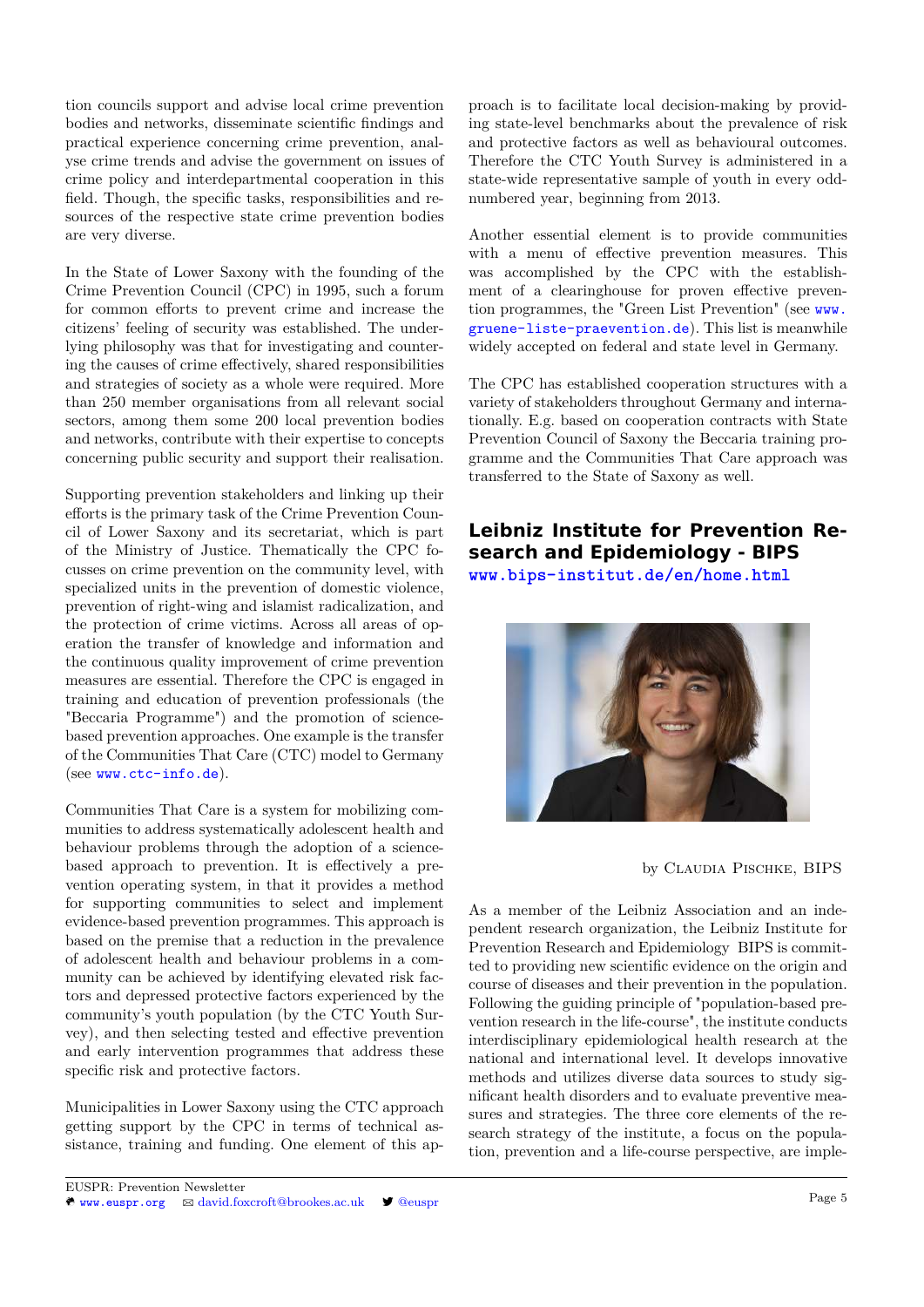mented in six broad areas across the four departments of the institute. These areas are: child health, healthy ageing, cancer prevention, drug safety, evidence-based primary prevention, and methodological research.

The Department of Epidemiological Methods and Etiological Research investigates causes of obesity, cardiometabolic disorders and related preclinical conditions, as well as bone health in children and adolescents, including lifestyle factors, and has been the principal leader of a large European research consortium on child health for many years. Specifically, in the IDEFICS and I.Family projects, effects of energy density and energy intake on childrens weight status were investigated. Reference values were defined for fatty acids in children as well as for energy density levels of their diets across Europe.

Prevention, health promotion and evaluation of public health interventions, with particular emphasis on specific populations and a sound evidence base, are central to the research of the department Prevention and Evaluation. Research in the department is aimed towards i) obtaining new insights into protective factors for health, ii) improving understanding of factors that determine the effectiveness of interventions for prevention and health promotion and iii) developing and evaluating innovative public health interventions. A research group on evidence based public health is affiliated with the department. In spring 2015, the AEQUIPA prevention research network on physical activity among the elderly, a new flagship project of the department, started. The coordination team, including Hajo Zeeb as principal investigator together with senior researchers of the department, is currently leading this large network of universities and research institutes from the North-West Region of Germany funded by the Federal Ministry of Education and Research (BMBF). Two departmental units are strongly involved in AEQUIPA. In one subproject of AE-QUIPA, status and importance of community readiness as a contextual factor for implementation of physical activity programs in the elderly are currently examined. In a second subproject, changes in physical activity among older adults participating in two different e-health interventions promoting self-monitoring of physical activity are compared to a delayed-intervention control group over the course of three months.

Many aspects of the research conducted in the department have direct implications for translation. The department Prevention and Evaluation has long-standing experience regarding nutritional counseling and other health education in various institutions in the Federal State of Bremen (e.g., kindergartens, day care facilities, assisted-living residences). Experienced nutritionists in the department provide evidence-based nutrition guidelines and concepts to these institutions and regularly organize interactive teaching and exchange workshops for

staff and other professionals, reaching several hundred kindergartens and day-care facilities with these activities.



BIPS team'

# **News from the Upstream Team <www.upstreamteam.nl>**



We are a scientific centre of expertise on **environmen**tal determinants of physical activity, dietary behaviours and chronic disease risk. We seek to gain knowledge in the spaces, places and conditions which shape lifestyle behaviours in adults, and explore how these relate to obesity and risk of type 2 diabetes and cardiovascular diseases. By providing evidence and knowledge for action we support the prevention and reduction of lifestyle related chronic diseases. The strength of the Upstream Team is the expertise across and within the domains (Environments, Behaviours, Health outcomes). Please visit our website for more information and to join in.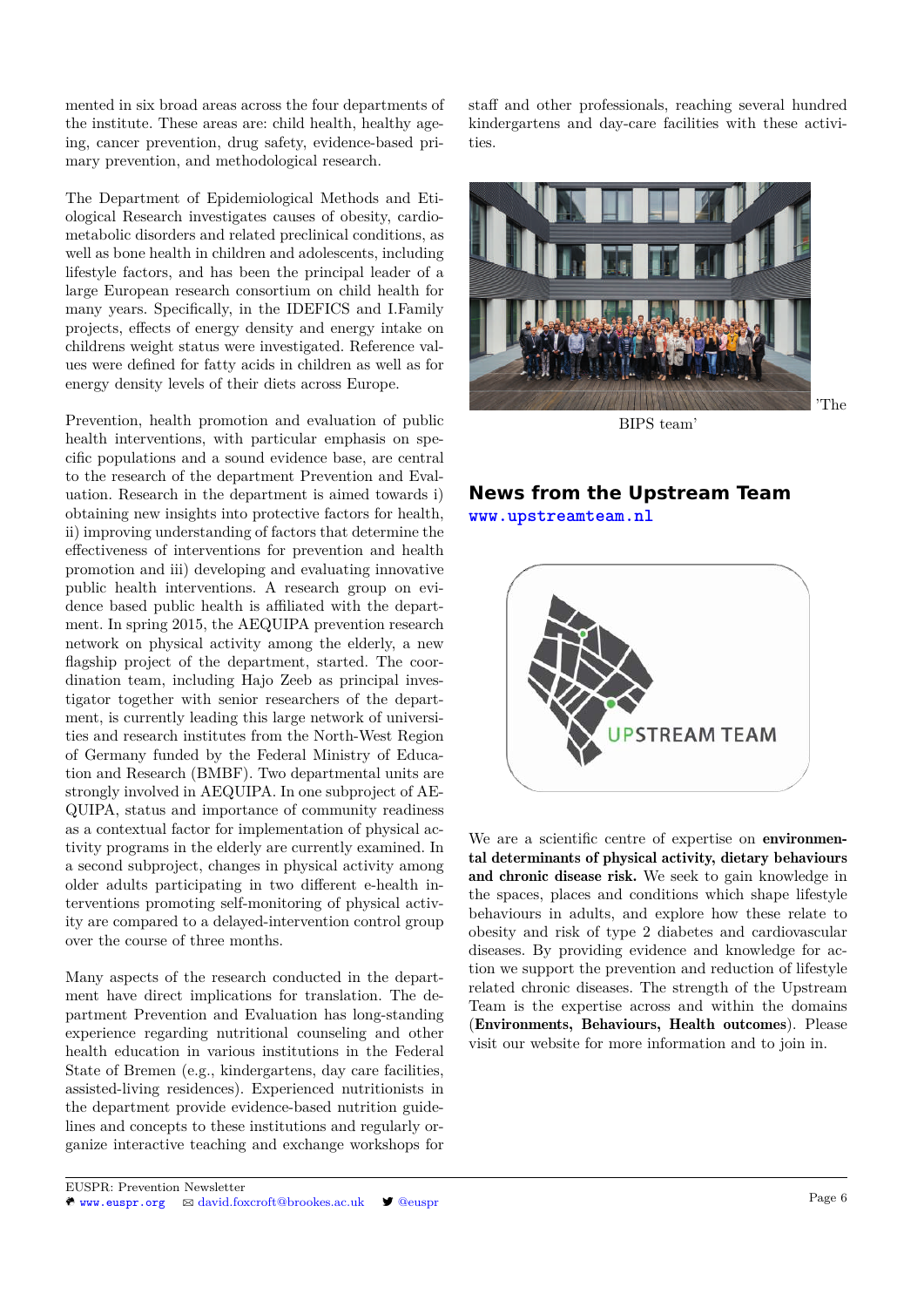

'Attendees at the 2015 early career networking lunch'

# **EUSPR Early Careers Forum**



by Angelina Brotherhood, Department of Sociology, University of Vienna

The EUSPR Early Careers Forum offers early-career members of the EUSPR a dedicated platform for professional exchange and mutual support. Members of the Early Careers Forum include:

- researchers, policy-makers and practitioners who entered the prevention field within the last 8 years;
- current students of a prevention-related discipline at Masters or doctoral level; as well as
- senior colleagues interested to support early-career activities.

The Early Career Forum undertakes a number of activities during the EUSPRs annual conference as well as between conferences. For the latest news and activities, please check our blog at: [http://euspr.hypotheses.](http://euspr.hypotheses.org) [org](http://euspr.hypotheses.org)

Also, each month, we feature a post from one of the members of the Early Careers Forum as part of our "Hypotheses" blog. Please visit the blog to read these posts in full, and please also enjoy the blog from one of our members, Boris Chapoton, reproduced below. Boris is a researcher in cancer prevention. In this article, he provides an overview of his work on media influence and substance use in young people, which led to him being awarded the EUSPR/SPAN Early Career Researcher Prize at the 2015 EUSPR conference.

### Other ECF member blogs:

- [Prevention science in its struggle for a better reputa](https://euspr.hypotheses.org/382)[tion](https://euspr.hypotheses.org/382) (Sanela Talič)
- [The seven deadly traps for an early-career researcher](http://euspr.hypotheses.org/370) (Maria Rosaria Galanti, from my own notebook)
- ['Public Health PhD Symposium 2016' reflections on](http://euspr.hypotheses.org/349) [organising and delivering a postgraduate research con](http://euspr.hypotheses.org/349)[ference](http://euspr.hypotheses.org/349) (Rebecca Crook)
- [Substance use in Brazilian migrants in the UK: the](http://euspr.hypotheses.org/313) [role of acculturation](http://euspr.hypotheses.org/313) (Martha Canfield)
- [Reflections on sober raving: alcohol free fun for fur](http://euspr.hypotheses.org/285)[ther research?](http://euspr.hypotheses.org/285) (Emma Davies)
- [The non-existent bridge between research and prac](http://euspr.hypotheses.org/276)[tice](http://euspr.hypotheses.org/276) (Miriam Blikmans)
- [Challenges with implementing effective school](http://euspr.hypotheses.org/262)[based prevention the Estonian experience](http://euspr.hypotheses.org/262) (Karin Streimann)
- [Why you should care about reflexivity in prevention](http://euspr.hypotheses.org/240) [research](http://euspr.hypotheses.org/240) (Angelina Brotherhood)
- [Looking beyond randomization to estimate the effects](http://euspr.hypotheses.org/215) [of interventions in RCTs](http://euspr.hypotheses.org/215) (Sinziana Oncioiu)
- [Early career preventionists in North America: Who](http://euspr.hypotheses.org/201) [are they and what do they hope for?](http://euspr.hypotheses.org/201) (Marie-Hélène Véronneau)
- [Reflections on integrating multiple professional roles:](http://euspr.hypotheses.org/131) [where do I go from here?](http://euspr.hypotheses.org/131) (Dijana Jerkovi)
- [What is the impact of candy-like flavoured e-cigarette](http://euspr.hypotheses.org/145) [adverts on children?](http://euspr.hypotheses.org/145) (Milica Vasiljevic)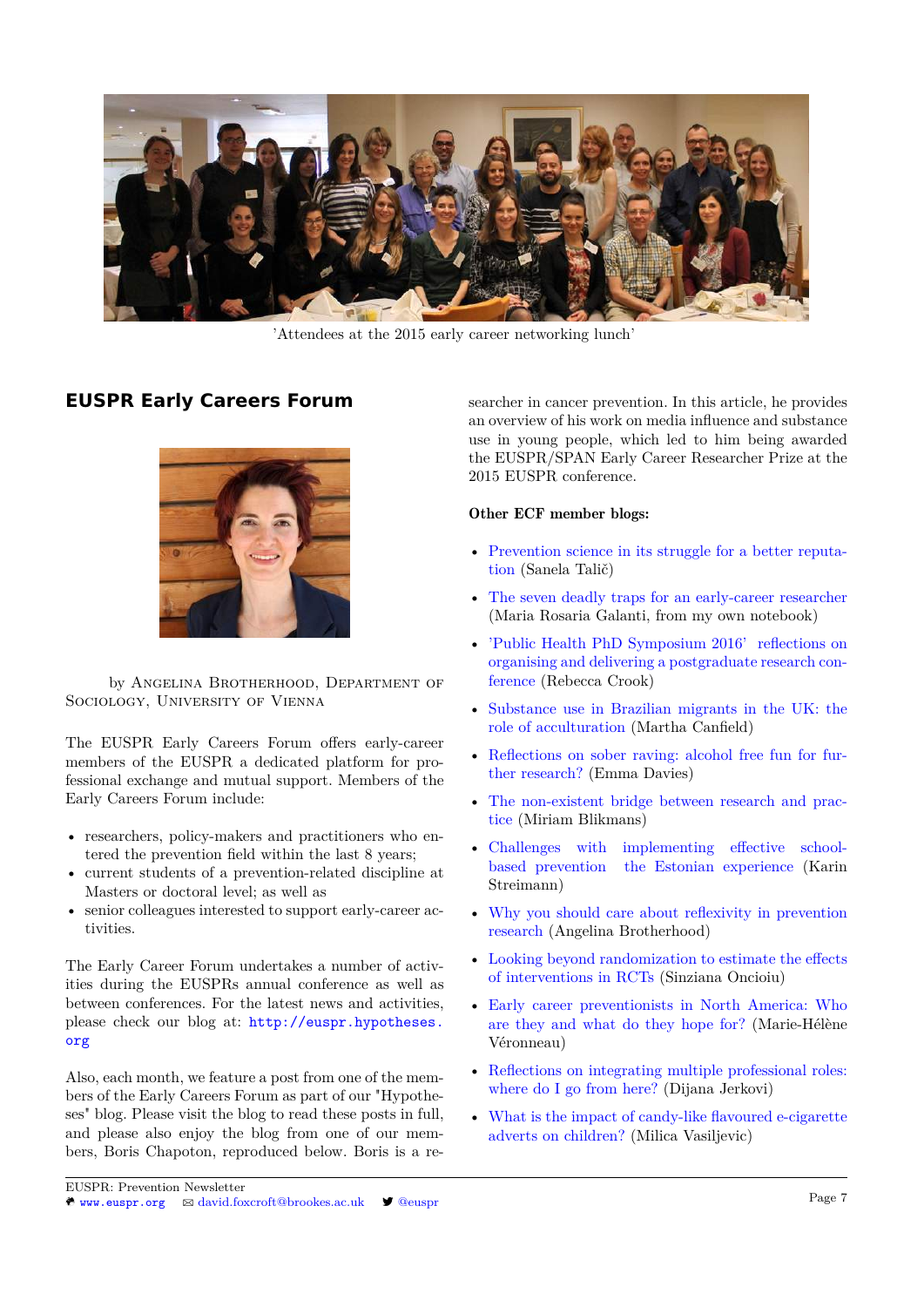# **Alcohol and Tobacco in French teenagers favourite TV shows**

by Boris Chapoton, Hygée Center for Cancer PREVENTION, SAINT-ETIENNE

A few months ago, I had the honour to get the first EU-SPR/SPAN Early Career Researcher Prize at the 2015 EUSPR conference in Ljubljana for the talk "Messages about drinking and smoking in the content of the TV series most popular with French youth". I will give a brief description of the presentation to you below.

### The Media and Prevention?

As a matter of fact, it can be quite difficult to get funded in France and to get to work on a subject which involves entertainment, especially regarding the media. Research is indeed seen as a serious matter and as such it could be perceived as being the opposite of the media and entertainment, in particular when you are working in a cancer prevention centre. Yet tobacco and alcohol, which are the first two avoidable causes of cancer, are still referenced in entertainment programming. Even though concerns have been raised about the presence of alcohol and tobacco in media and its possible influence on teenagers, only a small amount of research has been done in France.

### The Talk

The talk presented at the sixth EUSPR conference intended to provide an overview of the presence of alcohol and tobacco in prime-time television watched by French youths. To do so, 180 episodes were randomly selected from the 14 TV series that were most popular among French 13- to 17-year-olds during the 2013 television season. Eight of these series were French and six were American. Out of 180 episodes analyzed, 88.3% had either a tobacco or alcohol reference in the episode. 87.7% had a reference to alcohol. 48.9% had a reference to tobacco. If we were looking at both of the substances together, we would find them in 48.3% of the total episodes analyzed.

When comparing the presence of alcohol alone in the series, the first 5 series depicting alcohol the most turned out to be French, with an average presence of alcohol of more than 5% per episode. We can notice as well that the first 2 of these series are broadcast every day. Tobacco is for its part much less present than alcohol, with the majority of series having a tobacco presence of less than 1% per episode. Although the two substances are mainly shown both at the background and foreground of the scenes, they are not attached to the same setting. Tobacco is mainly presented in an open-air setting, like a street, whereas alcohol is mainly linked to a private setting, like at home, much more so than with a bar or a restaurant setting. Concerning the portrayal of the substances, we can notice that alcohol is more likely to be

depicted in a positive way  $(p<0.01)$  and tobacco is more likely to be depicted in a negative way  $(p<0.03)$ . For example, "Here we are, a nice rosé the way you like"; or "I didnt know people were still smoking in New York".



Boris received the EUSPR/SPAN Early Career Researcher Prize at the 6th EUSPR conference in Ljubljana (© Boris Chapoton)

### Discussion

I dont know about you, but most of the time people are quite surprised with these results. It could be because of the tobacco presence, which is perhaps not seen as bad as it could have been thought to be, or because of the alcohol presence which was perhaps not seen as being so important? However, more than focusing on the substances' presence only, these results are part of a wider research program. We hypothesized that the presence of substances in TV episodes is indeed not the only influencing factor, but that the teenagers' connection to a character in particular and the desirability to be like him would also play a big part in that influence. The attitude towards a product and the willingness to use it would be then stronger depending on how close people feel/want to be from the character using it. To measure this, a national survey will be conducted towards teenagers using a connectedness scale previously validated by the American team attached to the project. The connectedness scale will be associated to their favourite TV show and questions linked to their opinion and substance use will